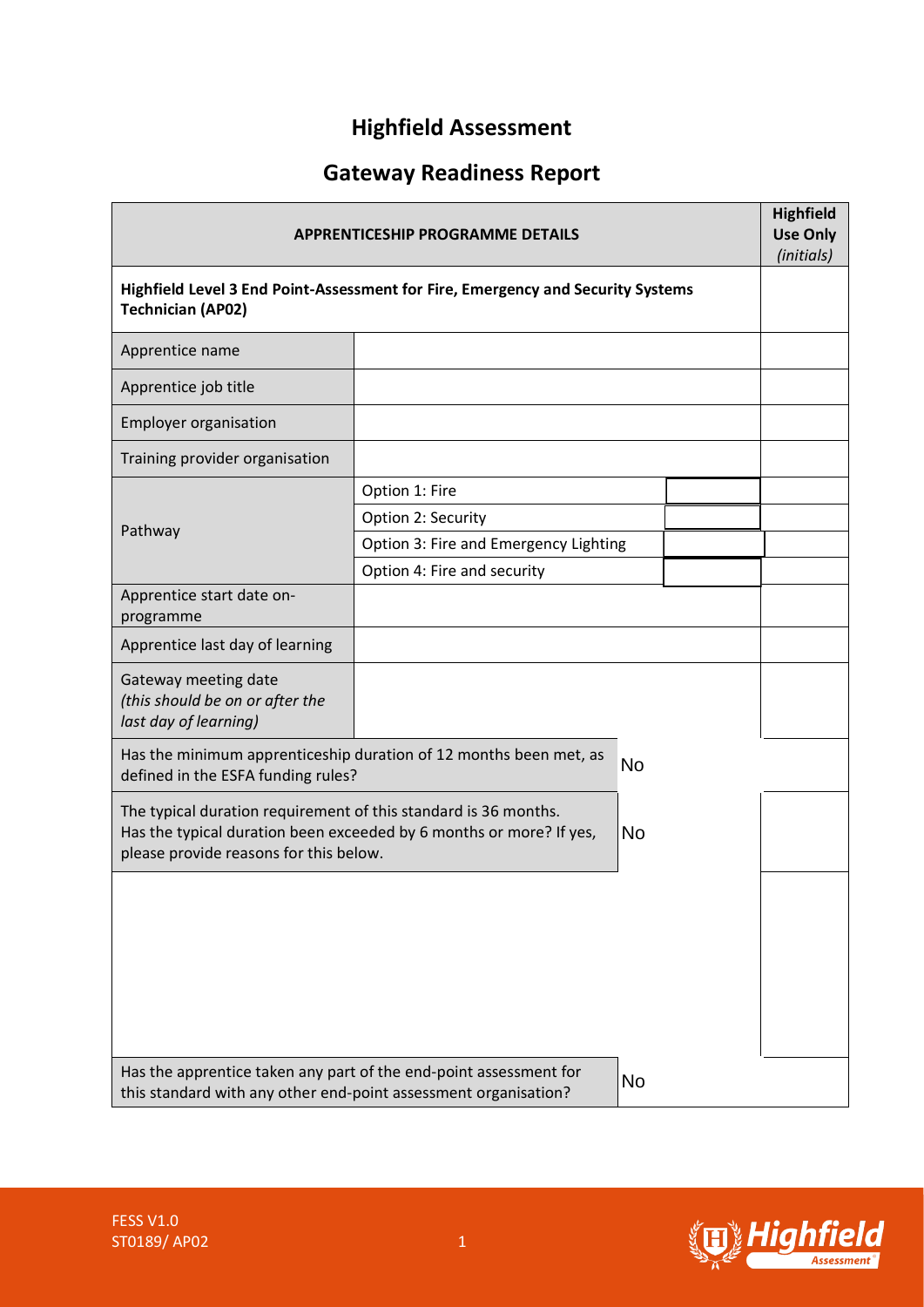| <b>PREREQUISITE REQUIREMENTS</b>                              |                               |                                                                      |                                            |
|---------------------------------------------------------------|-------------------------------|----------------------------------------------------------------------|--------------------------------------------|
| Prerequisite<br>requirement                                   | Achieved by the<br>apprentice | <b>Evidence type provided</b><br>(e.g. PLR, certificate, screenshot) | <b>Highfield Use</b><br>Only<br>(initials) |
| Achieved English L2                                           | <b>No</b>                     |                                                                      |                                            |
| <b>Achieved Maths L2</b>                                      | <b>No</b>                     |                                                                      |                                            |
| Electrotechnical<br><b>Certification Scheme</b><br>(ECS) card | <b>No</b>                     |                                                                      |                                            |
| Portfolio of Evidence No                                      |                               |                                                                      |                                            |

#### **GATEWAY REVIEW**

| Portfolio of Evidence No                                                                                                                                                                                                                                                                                                                         |                             |                       |  |
|--------------------------------------------------------------------------------------------------------------------------------------------------------------------------------------------------------------------------------------------------------------------------------------------------------------------------------------------------|-----------------------------|-----------------------|--|
|                                                                                                                                                                                                                                                                                                                                                  |                             |                       |  |
|                                                                                                                                                                                                                                                                                                                                                  |                             | <b>GATEWAY REVIEW</b> |  |
| The gateway review should be completed by the employer, supported by the training provider, to<br>record how the apprentice has met each of the standard subject areas. This can be discussed through a<br>Q&A, and/or the apprentice may present evidence that can be reviewed during the meeting to show<br>their achievement of the standard. |                             |                       |  |
| The employer, supported by the training provider, must agree that the apprentice is, in their view,<br>competent in the role and therefore ready to undertake the end-point assessment. This should be<br>recorded in the table below, along with any comments.                                                                                  |                             |                       |  |
| <b>Standard area</b>                                                                                                                                                                                                                                                                                                                             | <b>Assessment</b><br>ready? | <b>Comments</b>       |  |
| Core                                                                                                                                                                                                                                                                                                                                             | <b>No</b>                   |                       |  |
| <b>Health &amp; Safety and</b><br><b>Working Safely</b>                                                                                                                                                                                                                                                                                          | <b>No</b>                   |                       |  |
| <b>Core Systems and core</b><br>systems techniques                                                                                                                                                                                                                                                                                               | No                          |                       |  |
| <b>Electrical and Electronic</b><br>principles                                                                                                                                                                                                                                                                                                   | <b>No</b>                   |                       |  |
| <b>Practices and procedures</b>                                                                                                                                                                                                                                                                                                                  | <b>No</b>                   |                       |  |
| <b>System technologies</b>                                                                                                                                                                                                                                                                                                                       | <b>No</b>                   |                       |  |
| <b>Communication</b>                                                                                                                                                                                                                                                                                                                             | <b>No</b>                   |                       |  |
| <b>Commercial awareness</b>                                                                                                                                                                                                                                                                                                                      | No                          |                       |  |
| <b>Customer service</b>                                                                                                                                                                                                                                                                                                                          | <b>No</b>                   |                       |  |
| <b>Environmental principles</b>                                                                                                                                                                                                                                                                                                                  | No.                         |                       |  |

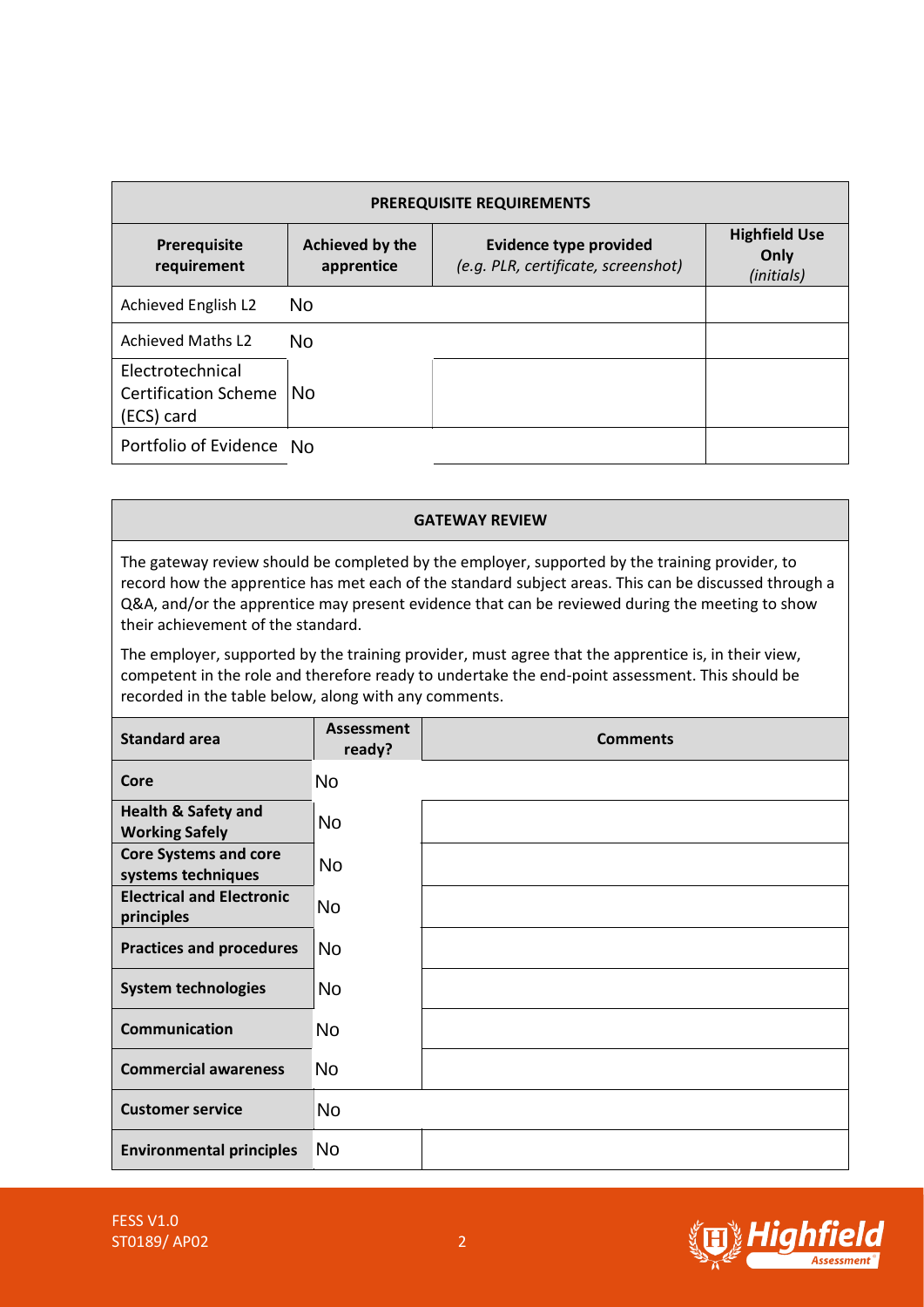| <b>Supervisory</b>                              | <b>No</b> |  |
|-------------------------------------------------|-----------|--|
| <b>Behaviours</b>                               | <b>No</b> |  |
| Pathways                                        |           |  |
| <b>Option 1: Fire</b>                           | <b>No</b> |  |
| <b>Option 2: Security</b>                       | <b>No</b> |  |
| Option 3: Fire and<br><b>Emergency Lighting</b> | <b>No</b> |  |
| <b>Option 4: Fire and</b><br>security           | <b>No</b> |  |